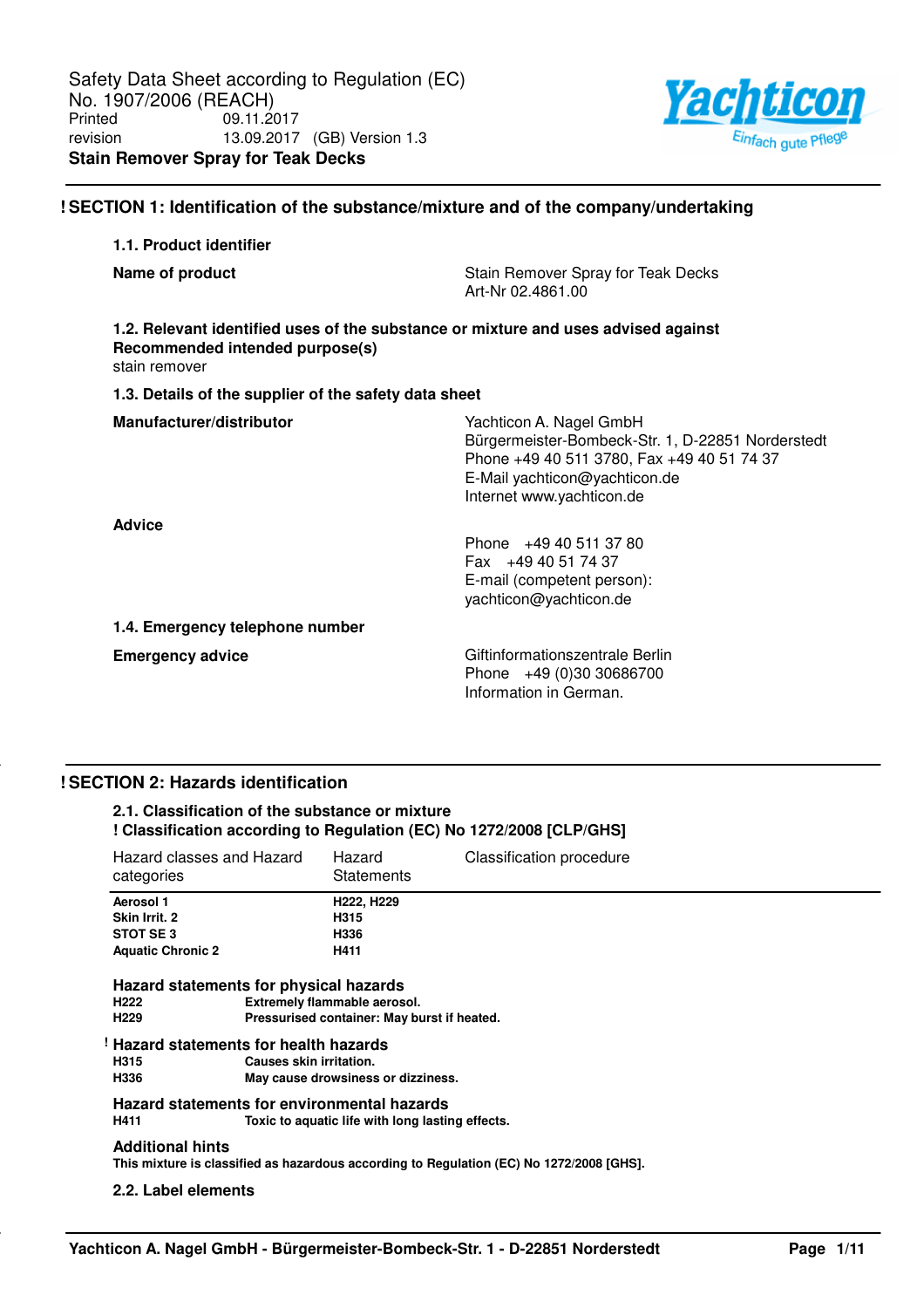

# **Labelling according to Regulation (EC) No 1272/2008 [CLP/GHS]**

| GHS02                                           | GHS07<br>GHS09                                                                                                                                                                                                                             |
|-------------------------------------------------|--------------------------------------------------------------------------------------------------------------------------------------------------------------------------------------------------------------------------------------------|
| ! Signal word<br><b>Danger</b>                  |                                                                                                                                                                                                                                            |
| H <sub>222</sub><br>H <sub>229</sub>            | Hazard statements for physical hazards<br>Extremely flammable aerosol.<br>Pressurised container: May burst if heated.                                                                                                                      |
| H <sub>315</sub><br>H336                        | Hazard statements for health hazards<br>Causes skin irritation.<br>May cause drowsiness or dizziness.                                                                                                                                      |
| H411                                            | Hazard statements for environmental hazards<br>Toxic to aquatic life with long lasting effects.                                                                                                                                            |
| <b>Precautionary Statements</b>                 |                                                                                                                                                                                                                                            |
| General<br>P <sub>101</sub><br>P <sub>102</sub> | If medical advice is needed, have product container or label at hand.<br>Keep out of reach of children.                                                                                                                                    |
| ! Prevention                                    |                                                                                                                                                                                                                                            |
| P <sub>210</sub>                                | Keep away from heat, hot surfaces, sparks, open flames and other ignition sources.<br>No smoking.                                                                                                                                          |
| P211                                            | Do not spray on an open flame or other ignition source.                                                                                                                                                                                    |
| P <sub>251</sub><br>P <sub>271</sub>            | Do not pierce or burn, even after use.<br>Use only outdoors or in a well-ventilated area.                                                                                                                                                  |
| <b>Response</b><br>$P370 + P378$                | In case of fire: Use sand, dry chemical or alcohol-resistant foam for extinction.                                                                                                                                                          |
| <b>Storage</b><br>$P410 + P412$                 | Protect from sunlight. Do no expose to temperatures exceeding 50°C/122°F.                                                                                                                                                                  |
| <b>Disposal</b><br>P501                         | Dispose of contents/container to an approved waste handling.                                                                                                                                                                               |
| isoalkanes, cyclenes                            | Hazardous ingredients for labeling<br>Hydrocarbons, C6-C7, isoalkanes, cyclic, <5% hexane, Hydrocarbons, C6-C7, n-alkanes, isoalkanes,<br>cyclenes, <5% n-hexane, Hydrocarbons, C6, isoalkanes, <5% n-hexane, Hydrocarbons, C7, n-alkanes, |
|                                                 |                                                                                                                                                                                                                                            |

### **2.3. Other hazards**

# **Results of PBT and vPvB assessment**

The substances in the mixture do not meet the PBT/vPvB criteria according to REACH, annex XIII.

### **SECTION 3: Composition/ information on ingredients**

**3.1. Substances** not applicable

**3.2. Mixtures**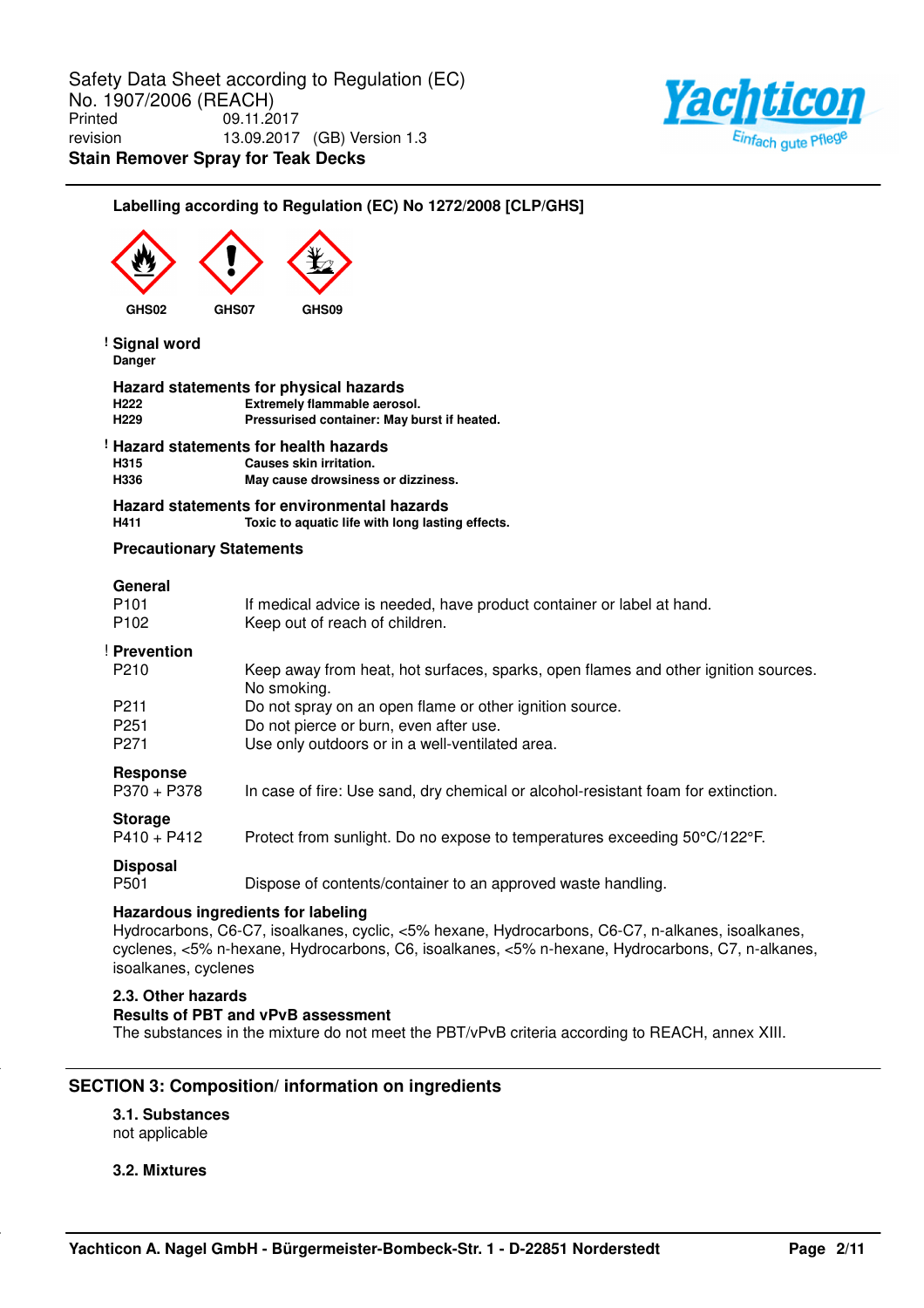

## **Hazardous ingredients**

| <b>CAS No</b> | <b>EC No</b> | <b>Name</b>                                                                                                                                                                                                                  | Г%<br>weight] | <b>Classification according to</b><br>Regulation (EC) No 1272/2008 [CLP/<br><b>GHS1</b>                                                                     |
|---------------|--------------|------------------------------------------------------------------------------------------------------------------------------------------------------------------------------------------------------------------------------|---------------|-------------------------------------------------------------------------------------------------------------------------------------------------------------|
| 110-54-3      | 203-777-6    | n-hexane                                                                                                                                                                                                                     | < 5           | Flam. Liq. 2, H225 / Repr. 2, H361f /<br>Asp. Tox. 1, H304 / STOT RE 2, H373 /<br>Skin Irrit. 2, H315 / STOT SE 3, H336 /<br><b>Aquatic Chronic 2, H411</b> |
| 110-82-7      | 203-806-2    | cyclohexane                                                                                                                                                                                                                  | < 1,5         | Flam. Liq. 2, H225 / Asp. Tox. 1, H304 /<br>Skin Irrit. 2, H315 / STOT SE 3, H336 /<br>Aquatic Acute 1, H400 / Aquatic<br>Chronic 1, H410                   |
| 64742-49-0    | 931-254-9    | Hydrocarbons, C6, isoalkanes, <5% n-<br>hexane                                                                                                                                                                               | $~<$ 40       | Flam. Lig. 2, H225 / Asp. Tox. 1, H304 /<br>Aquatic Chronic 2, H411 / Skin Irrit. 2,<br>H315 / STOT SE 3, H336                                              |
|               | 921-024-6    | Hydrocarbons, C6-C7, n-alkanes,<br>isoalkanes, cyclenes, <5% n-hexane                                                                                                                                                        | < 75          | Flam. Lig. 2, H225 / Asp. Tox. 1, H304 /<br>Aquatic Chronic 2, H411 / Skin Irrit. 2,<br>H315 / STOT SE 3, H336                                              |
|               | 926-605-8    | Hydrocarbons, C6-C7, isoalkanes, cyclic, <<br>5% hexane                                                                                                                                                                      | < 100         | Flam. Lig. 2, H225 / STOT SE, H336 /<br>Asp. Tox. 1, H304 / Aquatic Chronic 2,<br>H411 / , EUH066                                                           |
|               | 927-510-4    | Hydrocarbons, C7, n-alkanes, isoalkanes,<br>cyclenes                                                                                                                                                                         | < 60          | Flam. Lig. 2, H225 / Skin Irrit. 2, H315 /<br>STOT SE 3, H336 / Asp. Tox. 1, H304 /<br><b>Aquatic Chronic 2, H411</b>                                       |
| <b>REACH</b>  |              |                                                                                                                                                                                                                              |               |                                                                                                                                                             |
| <b>CAS No</b> | <b>Name</b>  |                                                                                                                                                                                                                              |               | <b>REACH registration number</b>                                                                                                                            |
| 64742-49-0    |              | Hydrocarbons, C6, isoalkanes, <5% n-hexane<br>Hydrocarbons, C6-C7, n-alkanes, isoalkanes, cyclenes, <5% n-hexane<br>Hydrocarbons, C6-C7, isoalkanes, cyclic, <5% hexane<br>Hydrocarbons, C7, n-alkanes, isoalkanes, cyclenes |               | 01-2119484651-34-xxxx<br>01-2119475514-35-XXXX<br>01-2119486291-36-XXXX<br>01-2119475515-33-xxxx                                                            |

**Additional advice**

Cyclohexane and n-hexane are part of the hydrocarbon mixture.

### **! SECTION 4: First aid measures**

#### **4.1. Description of first aid measures General information**

Remove moisted clothing immediately. In the event of persistent symptoms receive medical treatment. Adhere to personal protective measures when giving first aid.

#### **In case of inhalation**

Ensure of fresh air. If uncounscious, place and transport in stable side position and seek medical advice.

### **In case of skin contact**

In case of contact with skin wash off with soap and water.

#### **In case of eye contact**

In case of contact with eyes rinse thoroughly with water. Remove contact lenses.

#### ! **In case of ingestion**

Do not induce vomiting. Seek medical advice immediately. Rinse out mouth thoroughly with water.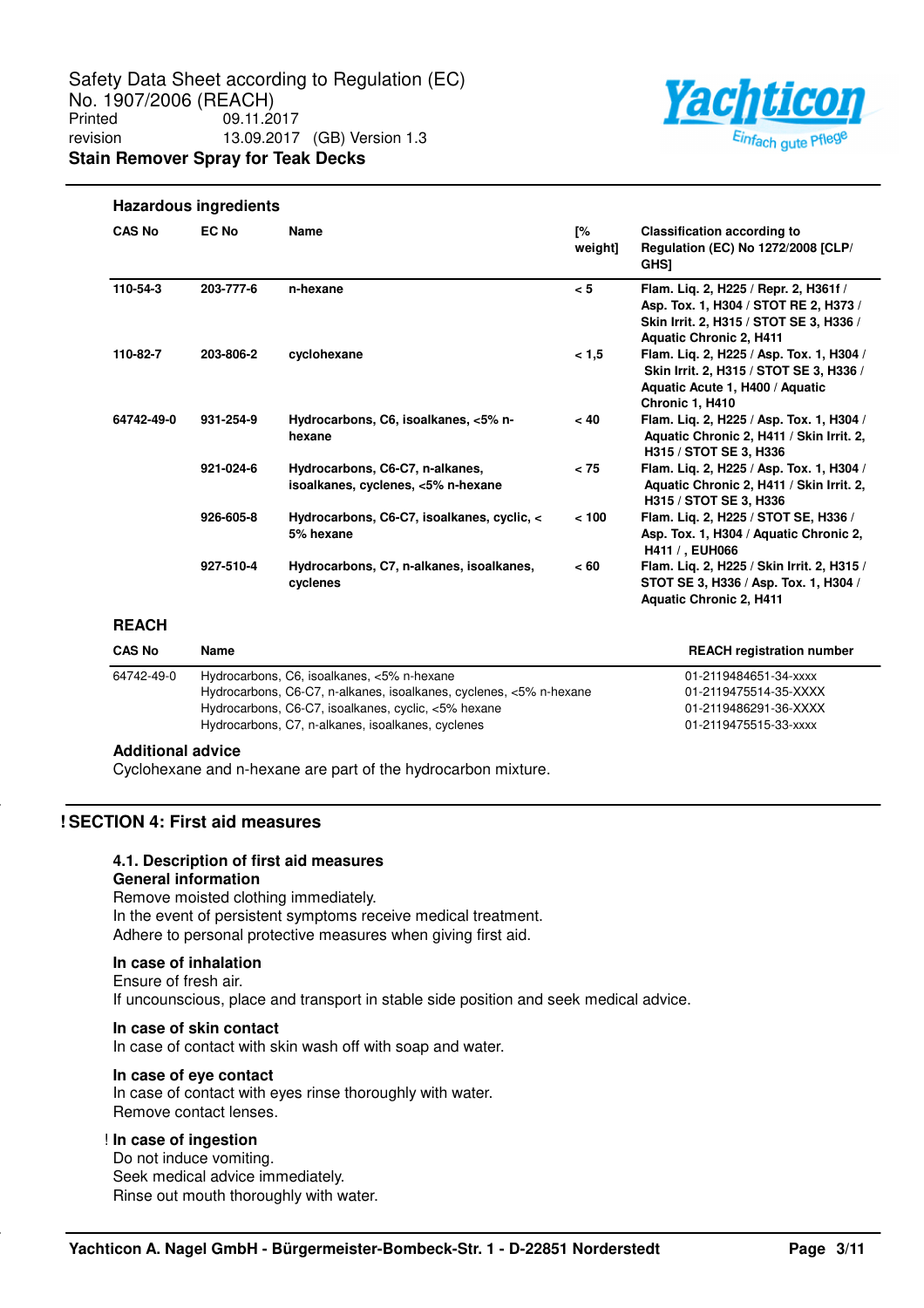Safety Data Sheet according to Regulation (EC) No. 1907/2006 (REACH)<br>Printed 09.11.20 Printed 09.11.2017 revision 13.09.2017 (GB) Version 1.3 **Stain Remover Spray for Teak Decks**



# **Physician's information / possible symptoms** Unconsciousness Disorder of the central nervous system Headache Nausea Confusion **Dizziness** fatigue **4.3. Indication of any immediate medical attention and special treatment needed Treatment (Advice to doctor)**

**4.2. Most important symptoms and effects, both acute and delayed**

Treat symptoms. If necessary, give oxygen.

# **SECTION 5: Firefighting measures**

# **5.1. Extinguishing media**

**Suitable extinguishing media** Alcohol-resistant foam Dry fire-extinguishing substance Carbon dioxide Water spray jet

## **Unsuitable extinguishing media**

Full water jet

## **5.2. Special hazards arising from the substance or mixture**

Fire gas of organic material has to be classed invariably as respiratory poison. In case of fire formation of dangerous gases possible. In the event of fire the following can be released: Carbon monoxide (CO) Carbon dioxide (CO2) Vapors can cover long distances along the ground and ignite. Vapours may form explosive mixtures with air. The product floats on water and does not dissolve.

## **5.3. Advice for firefighters**

## **Special protective equipment for fire-fighters**

Use breathing apparatus with independent air supply ( isolated ). Wear full protective clothing.

## **Additional information**

Cool endangered containers with water spray jet.

Fire residues and contaminated firefighting water must be disposed of in accordance with the local regulations.

Collect contaminated firefighting water separately, must not be discharged into the drains. Heating leads to pressure increase and risk of bursting.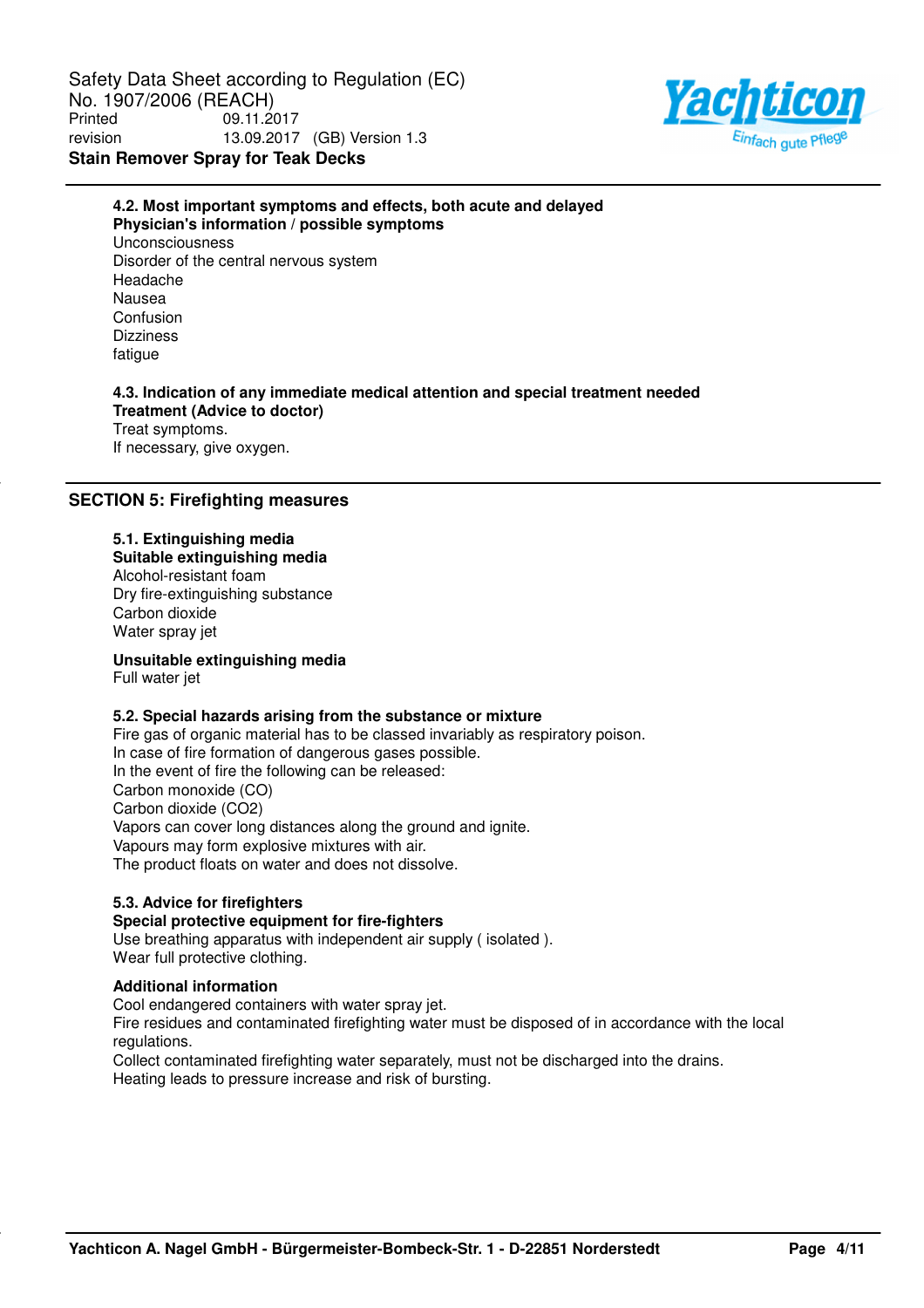

### **SECTION 6: Accidental release measures**

**6.1. Personal precautions, protective equipment and emergency procedures For non-emergency personnel** Avoid skin and eye contact. Use personal protective clothing. Keep away sources of ignition. Use breathing apparatus if exposed to vapors / aerosol. Ensure adequate ventilation / exhaustion at the workplace.

### **6.2. Environmental precautions**

Do not discharge into the drains/surface waters/groundwater.

### **6.3. Methods and material for containment and cleaning up**

Take up with absorbent material (e.g. sand, general-purpose binder, kieselguhr). After taking up the material dispose according to regulation.

## **Additional Information**

Remove all sources of ignition. Avoid open flames.

## **6.4. Reference to other sections**

Safe handling: see section 7 Disposal: see section 13 Personal protection equipment: see section 8 Emergency telephone number: see section 1

## **SECTION 7: Handling and storage**

## **7.1. Precautions for safe handling**

### **Advice on safe handling**

Care for thoroughly room ventilation, if necessary use in well ventilated area with local exhaust ventilation at workplace. Avoid contact with skin and eyes.

Take the usual precautions when handling with chemicals. Do not breathe aerosols / vapors.

### **General protective measures**

Avoid contact with eyes and skin

### **Hygiene measures**

Clean skin thoroughly after working. At work do not eat, drink and smoke. Remove soiled or soaked clothing immediately. Keep away from food and drink.

### **Advice on protection against fire and explosion**

Keep away from sources of ignition - No smoking The heavy vapours may bridge a long distance to source of ignition. Vapours can form an explosive mixture with air. Avoid effect of heat.

# **7.2. Conditions for safe storage, including any incompatibilities**

**Requirements for storage rooms and vessels**

Keep in closed original container.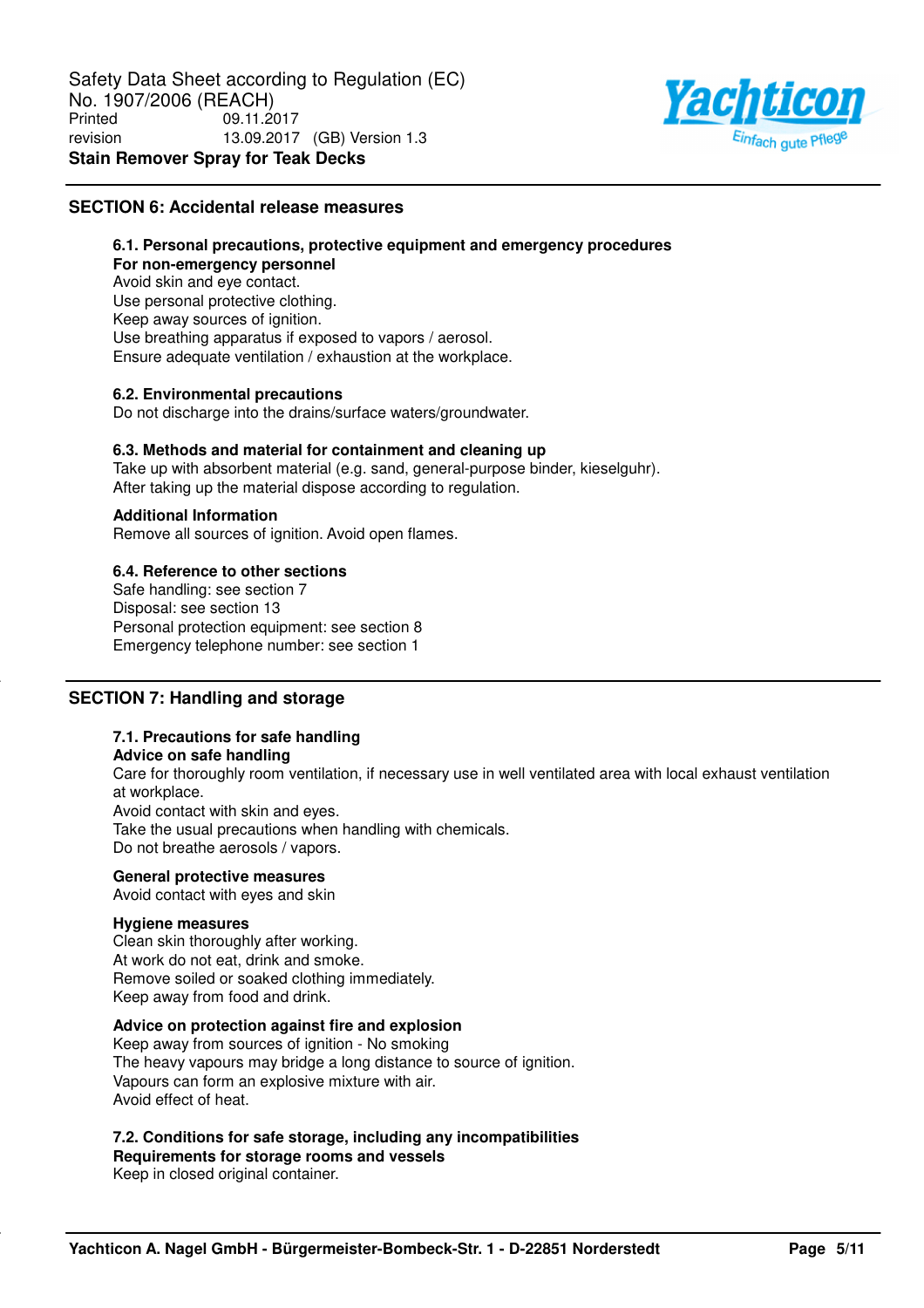Safety Data Sheet according to Regulation (EC) No. 1907/2006 (REACH)<br>Printed 09.11.20 Printed 09.11.2017 revision 13.09.2017 (GB) Version 1.3 **Stain Remover Spray for Teak Decks**



### **Advice on storage compatibility**

Do not store together with oxidizing agents. Keep away from combustible, flammable materials or sources of ignition.

### **Further information on storage conditions**

Exclude sources of ignition - No smoking. Protect from direct solar radiation. Keep container dry and store at cool and aired place. Protect from heat/overheating.

### **7.3. Specific end use(s)**

No information available.

## **SECTION 8: Exposure controls/personal protection**

### **8.1. Control parameters**

### **Indicative occupational exposure limit values (91/322/EEC, 2000/39/EC, 2006/15/EC or 2009/161/EU)**

| <b>CAS No</b> | Name        | Code    | $\lceil$ mg/m $3$ | [ppm] | Remark |
|---------------|-------------|---------|-------------------|-------|--------|
| 110-54-3      | n-hexane    | 8 hours | 72<br><u>_</u>    | 20    |        |
| 110-82-7      | cyclohexane | 8 hours | 700               | 200   |        |

# **8.2. Exposure controls**

### **Respiratory protection**

In case of insufficient ventilation or long-term effect use breathing apparatus. Short term: filter apparatus, filter AX

### **Hand protection**

Glove material specification [make/type, thickness, permeation time/life, wetting resistance]: Nitril, 0,4 mm, 60 min, 480 min. e.g. "Camatril Profi" (KCL GmbH, Email: Vertrieb@kcl.de)

The selection of the suitable gloves does not only depend on different material, but also on further marks of quality and varies from manufacturer to manufacturer.

The exact breakthrough time of the glove material can be requested from the protective glove manufacturer and must be observed.

### **Eye protection**

tightly fitting goggles

### **Other protection measures**

flame-stopping and antistatic protective clothing

## **SECTION 9: Physical and chemical properties**

| 9.1. Information on basic physical and chemical properties<br>Appearance<br>aerosol |                | Colour<br>colourless |    | Odour<br>like paraffine |        |
|-------------------------------------------------------------------------------------|----------------|----------------------|----|-------------------------|--------|
| <b>Odour threshold</b><br>not determined                                            |                |                      |    |                         |        |
| Important health, safety and environmental information                              |                |                      |    |                         |        |
|                                                                                     | Value          | Temperature          | at | Method                  | Remark |
| pH value                                                                            | not determined |                      |    |                         |        |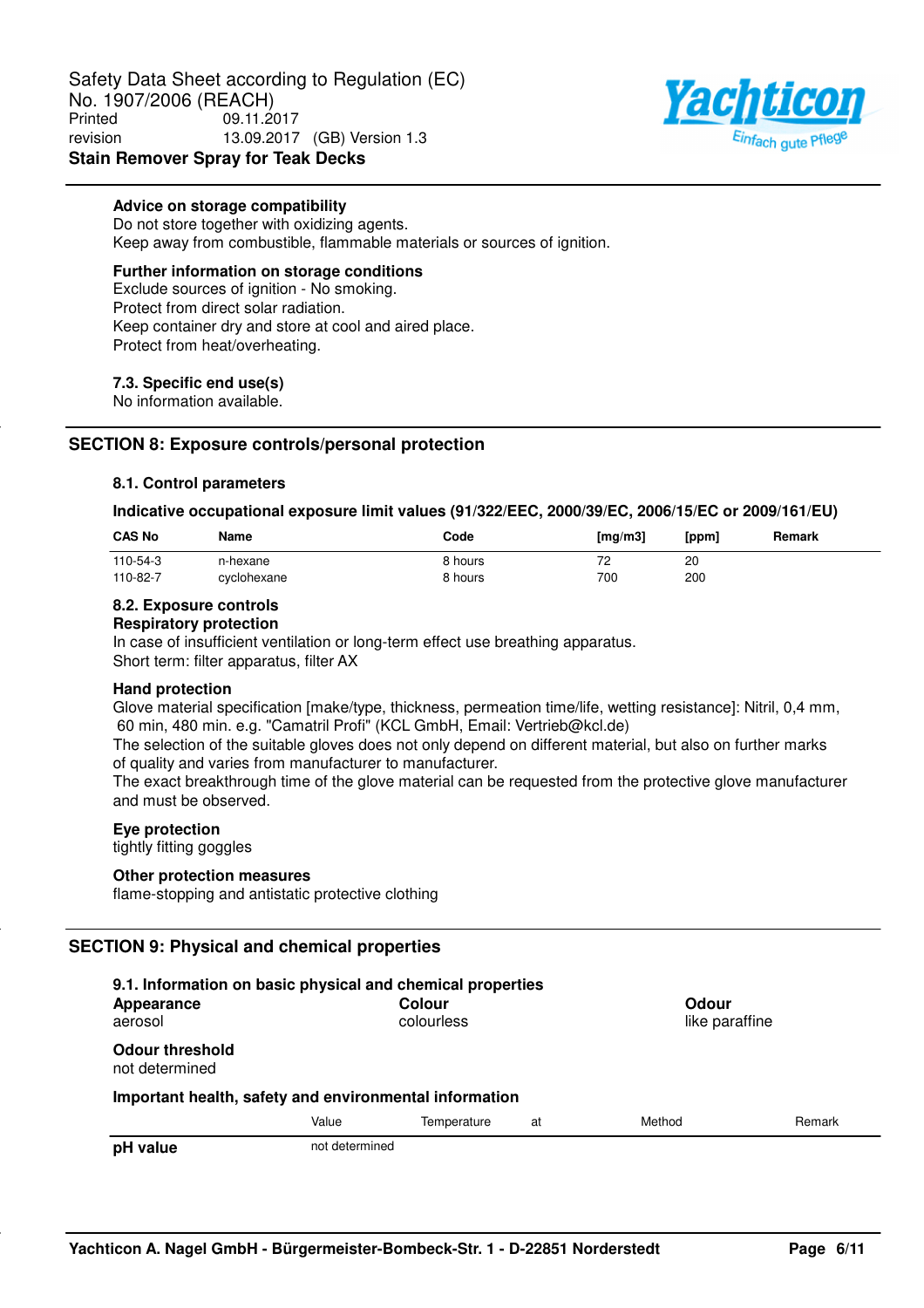Safety Data Sheet according to Regulation (EC) No. 1907/2006 (REACH)<br>Printed 09.11.20 09.11.2017 revision 13.09.2017 (GB) Version 1.3 **Stain Remover Spray for Teak Decks**



|                                                         | Value                              | Temperature | at | Method           | Remark                                  |
|---------------------------------------------------------|------------------------------------|-------------|----|------------------|-----------------------------------------|
| boiling range                                           | 48 - 105 °C                        |             |    | ASTM D1078       | Data refer to<br>the main<br>component. |
| melting point                                           | $-20 °C$                           |             |    |                  | Data refer to<br>the main<br>component. |
| <b>Flash point</b>                                      | < 0 °C                             |             |    | ASTM D 56        |                                         |
| Vapourisation rate                                      | not determined                     |             |    |                  |                                         |
| Flammable (solid)                                       | not determined                     |             |    |                  |                                         |
| <b>Flammability (gas)</b>                               | not determined                     |             |    |                  |                                         |
| Ignition temperature                                    | not determined                     |             |    |                  |                                         |
| <b>Self ignition</b><br>temperature                     | >200 °C                            |             |    |                  | Data refer to<br>the main<br>component. |
| Lower explosion limit                                   | 0,6 Vol-%                          |             |    |                  | Data refer to<br>the main<br>component. |
| <b>Upper explosion limit</b>                            | 8,3 Vol-%                          |             |    |                  | Data refer to<br>the main<br>component. |
| Vapour pressure                                         | 100 - 200 hPa                      | 20 °C       |    |                  | Data refer to<br>the main<br>component. |
| <b>Relative density</b>                                 | $0,65 - 0,8$ g/<br>cm <sub>3</sub> | 15 °C       |    | <b>DIN 51757</b> | Data refer to<br>the main<br>component. |
| <b>Vapour density</b>                                   | not determined                     |             |    |                  |                                         |
| Solubility in water                                     |                                    |             |    |                  | immiscible                              |
| Solubility/other                                        | not determined                     |             |    |                  |                                         |
| Partition coefficient n-<br>octanol/water (log P<br>O/W | not determined                     |             |    |                  |                                         |
| Decomposition<br>temperature                            | not determined                     |             |    |                  |                                         |
| <b>Viscosity kinematic</b>                              | $0,3 - 1,4$ mm2/s                  | 20 °C       |    |                  |                                         |
| <b>Oxidising properties</b>                             |                                    |             |    |                  |                                         |

No information available.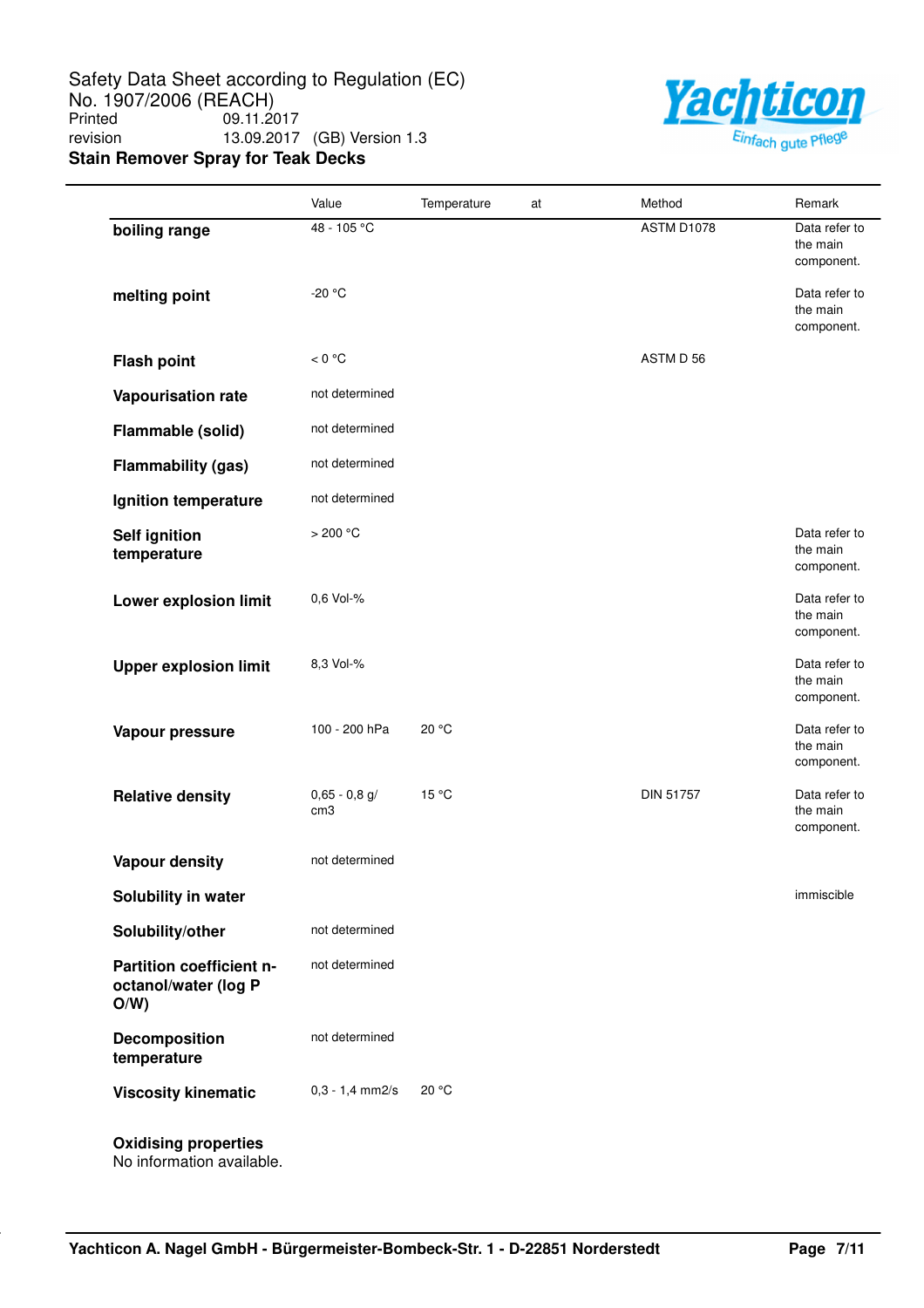

### **Explosive properties**

Could form explosive mixtures with air.

## **9.2. Other information**

Refer to technical data sheet.

# **SECTION 10: Stability and reactivity**

### **10.1. Reactivity**

Evolution of flammable mixtures possible in air when heated above flash point and/or during spraying or misting.

### **10.2. Chemical stability**

Stable under normal conditions of use. Stable under recommended storage conditions.

# **10.3. Possibility of hazardous reactions**

Reactions with oxidising agents.

### **10.4. Conditions to avoid**

Heat, open flames, sparks

**10.5. Incompatible materials Substances to avoid**

Oxidising agent

### **10.6. Hazardous decomposition products**

Concerning possible decomposition products see section 5.

### **Thermal decomposition**

Remark No decomposition if used as directed.

### **Additional information**

As a general rule we recommend avoiding the contact with strong chemical reagents, such as acids, bases, reductors and oxidizers.

## **! SECTION 11: Toxicological information**

## **11.1. Information on toxicological effects**

### **Acute toxicity/Irritation/Sensitization**

|                           | Value/Validation                   | <b>Species</b> | Method | Remark |
|---------------------------|------------------------------------|----------------|--------|--------|
| <b>Skin irritation</b>    | irritant                           |                |        |        |
| <b>Eye irritation</b>     | low irritant - no labeling<br>duty |                |        |        |
| <b>Skin sensitization</b> | No known sensitization.            |                |        |        |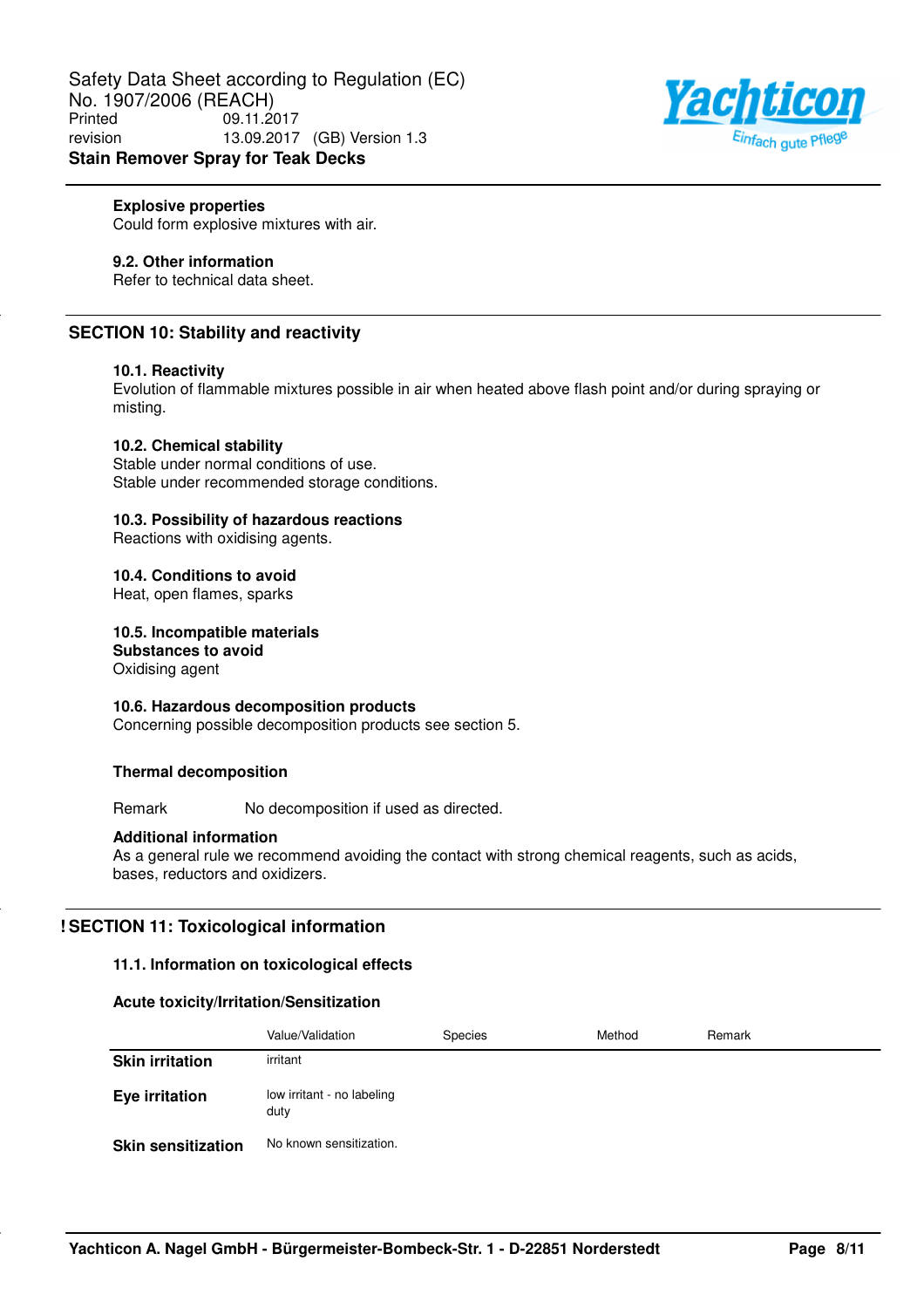

### **Specific target organ toxicity (single exposure)**

May cause drowsiness and dizziness.

#### ! **Aspiration hazard**

No classification in terms of aspiration (mixture in pressure vessel / aerosol can).

#### ! **Experiences made from practice**

Repeated or prolonged contact with the product leads to degreasing of the skin and may cause nonallergic skin problems (contact dermatitis) and / or absorption of harmful substances. Inhalation of vapors may cause headache, drowsiness and dizziness. Frequent persistent contact with the skin may cause skin irritation.

#### **Additional information**

The product should be handled with the care usual when dealing with chemicals. Further hazardous properties can not be excluded.

### **SECTION 12: Ecological information**

#### **12.1. Toxicity**

No information available.

### **12.2. Persistence and degradability**

|                   | Elimination rate              | Method of analysis | Method | Validation            |
|-------------------|-------------------------------|--------------------|--------|-----------------------|
| <b>Biological</b> | $> 80 \% (28 d)$              |                    |        | readily biodegradable |
| degradability     | Data refer to main component. |                    |        |                       |

#### **12.3. Bioaccumulative potential**

No information available.

### **12.4. Mobility in soil**

No information available.

### **12.5. Results of PBT and vPvB assessment**

The substances in the mixture do not meet the PBT/vPvB criteria according to REACH, annex XIII.

#### **12.6. Other adverse effects**

Spills may form a film on the water surface, which reduces the oxygen exchange. Death of Organisms may result. However, it is expected that the product evaporates relatively quickly.

#### **General regulation**

Do not allow uncontrolled leakage of product into the environment.

### **SECTION 13: Disposal considerations**

### **13.1. Waste treatment methods**

#### **Recommendations for the product**

There are no harmonised regulations on the disposal of chemicals in the member states of the EU. In Germany the Recycling and Waste Management Act (KrWG) stipulates recycling as a requirement. This means that a distinction must be made between "wastes for recycling" and "wastes for disposal". Particular aspects - in the main concerning delivery - are also governed by the Laender.

#### **Recommendations for packaging**

Disposal according to official regulations.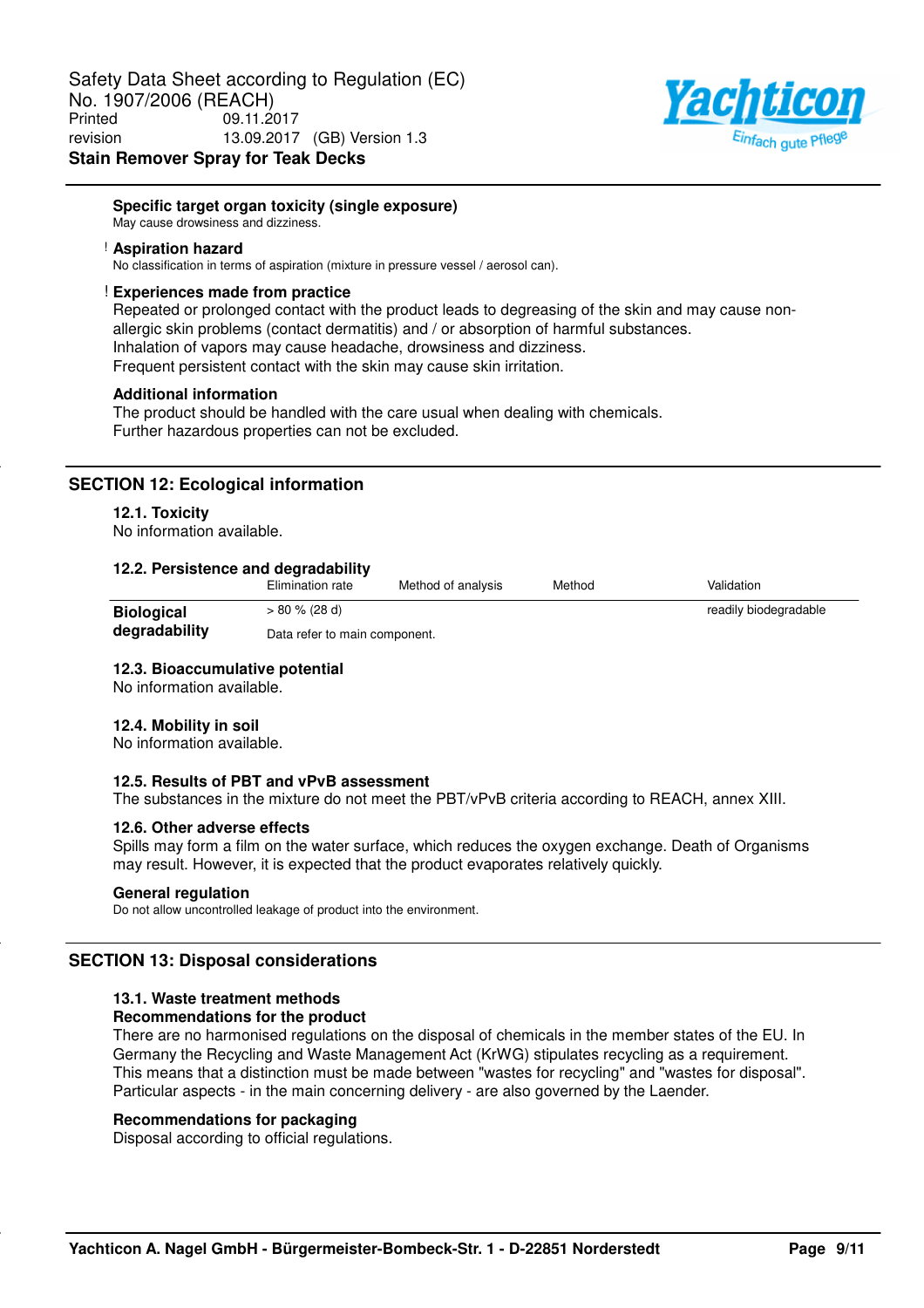

### **General information**

Allocation of the waste number has to be done according to the EWC directive industry- and processspecific.

## **SECTION 14: Transport information**

|                                     | <b>ADR/RID</b>           | <b>IMDG</b>     | <b>IATA-DGR</b>     |
|-------------------------------------|--------------------------|-----------------|---------------------|
| 14.1. UN number                     | 1950                     | 1950            | 1950                |
| 14.2. UN proper shipping<br>name    | <b>AEROSOLS</b>          | <b>AEROSOLS</b> | Aerosols, flammable |
| 14.3. Transport hazard<br>class(es) | 2.1                      | $\overline{2}$  | 2.1                 |
| 14.4. Packing group                 | $\overline{\phantom{a}}$ | ٠               | -                   |
| 14.5. Environmental<br>hazards      | Yes                      | Yes             | Yes                 |

### **14.6. Special precautions for user**

No information available.

**14.7. Transport in bulk according to Annex II of MARPOL 73/78 and the IBC Code** No information available.

## **Land and inland navigation transport ADR/RID**

Hazard label(s) 2.1 tunnel restriction code D Classification code 5F

## **SECTION 15: Regulatory information**

**15.1. Safety, health and environmental regulations/legislation specific for the substance or mixture** No information available.

## **15.2. Chemical Safety Assessment**

No information available.

# **SECTION 16: Other information**

### **Training advice**

See the technical data sheet for more information.

### **Recommended uses and restrictions**

National and local regulations concerning chemicals shall be observed.

### **Further information**

The national special regulations have to be implemented by each user their own responsibility! The information contained herein is based on the state of our knowledge. It characterizes the product with regard to the appropriate safety precautions. It does not represent a guarantee of the properties of the product.

Please note: Our Material Safety Data Sheets have been prepared in accordance with EU directives, WITHOUT taking into account the specific national regulations for handling hazardous materials and chemicals.